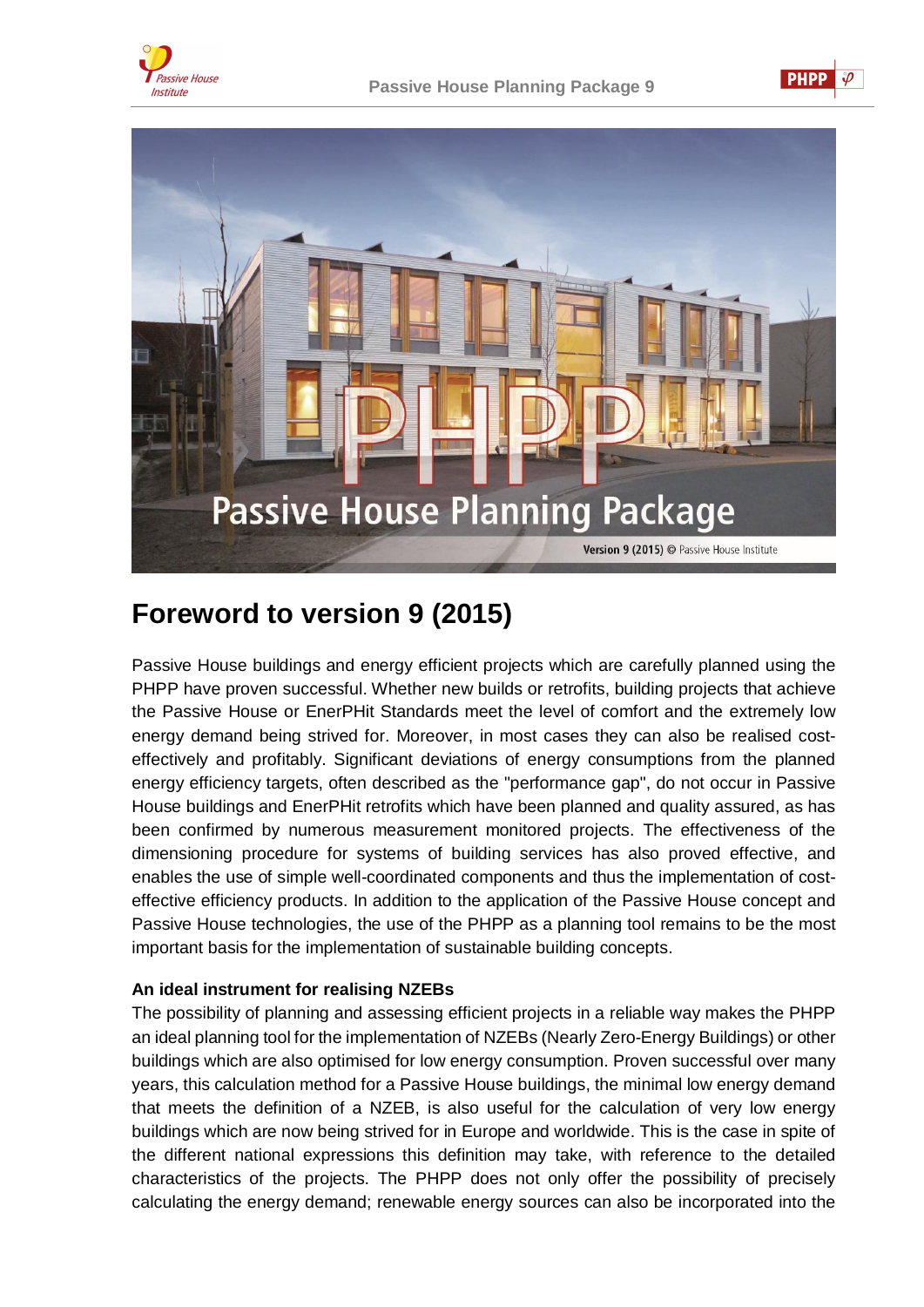



planning process and the overall efficiency of a building in the future can also be assessed. The PHPP therefore constitutes an ideal planning tool for the implementation of Passive Houses, NZEBs and other energy efficient buildings.

## **Calculation of planning variants or refurbishment steps**

It is not just in the relatively straightforward field of new construction of residential buildings that projects exist which strive for a high level of efficiency through the use of Passive House technologies. The requirements become increasingly complex when these principles are translated to large-scale, mixed-use projects or refurbishments. The uses of energy efficiency concepts are becoming more and more diverse, resulting in the increased need for the ability to assess and compare diverse design or implementation variants of a project – not just with reference to efficiency outcomes but also with regard to cost-effectiveness. This need has been met by the PHPP 9. It allows the input of variants with completely different efficiency parameters within a single PHPP file, whereas several PHPP calculations were necessary before. The results of the different variants are calculated in parallel so that the effects of these parameters can be easily compared. Comparisons of the economic efficiency of different variants can be carried out in a separate worksheet. Different steps of a building refurbishment may thus also be input in a single PHPP file. In this way, it will be possible to depict improved efficiency due to each refurbishment step, and to enter and assess long-term modernisation projects in a simpler manner.

#### **Input assistance for the application**

Planning Passive House buildings or highly efficient EnerPHit retrofits with the new PHPP 9 puts a reasonable demand on experienced users with the relevant background knowledge. For those who are less familiar with the energy balancing tool, or are not at least familiar with all the calculation methods offered in the different calculation worksheets, a system of information has been developed which display the previous alerts/warning messages following a uniform logic, combining them in a new worksheet created for this purpose. In a comprehensible manner, users are informed about the places where incorrect or incomplete input needs to be reviewed or where input data does not seem plausible and has to be evaluated again.

## **Building assessment based on the concept of renewable primary energy**

The energy sector is experiencing a rapid change worldwide, with the objective of a sustainable supply of energy. A planning tool like the PHPP must be able to perform assessment of a building on this basis, because most of the energy demand of the building will coincide with the time when renewable energies will predominate. It therefore makes sense to perform assessment of the energy demand of buildings that are planned today based on such a future scenario. This consideration has been used in the PHPP 9 using the system of renewable primary energy (PER / Primary Energy Renewable). As an alternative to the previously used evaluation method based on the non-renewable primary energy factors (PE), buildings can now be assessed according to the new system. The PHPP 9 also uses the Passive House classes resulting from this assessment, which allow the evaluation of the efficiency of the building taking the interaction between energy efficiency and renewable energy generation into account. The PHPP thus already makes it possible to design tomorrow's buildings today, in a future-proof way.